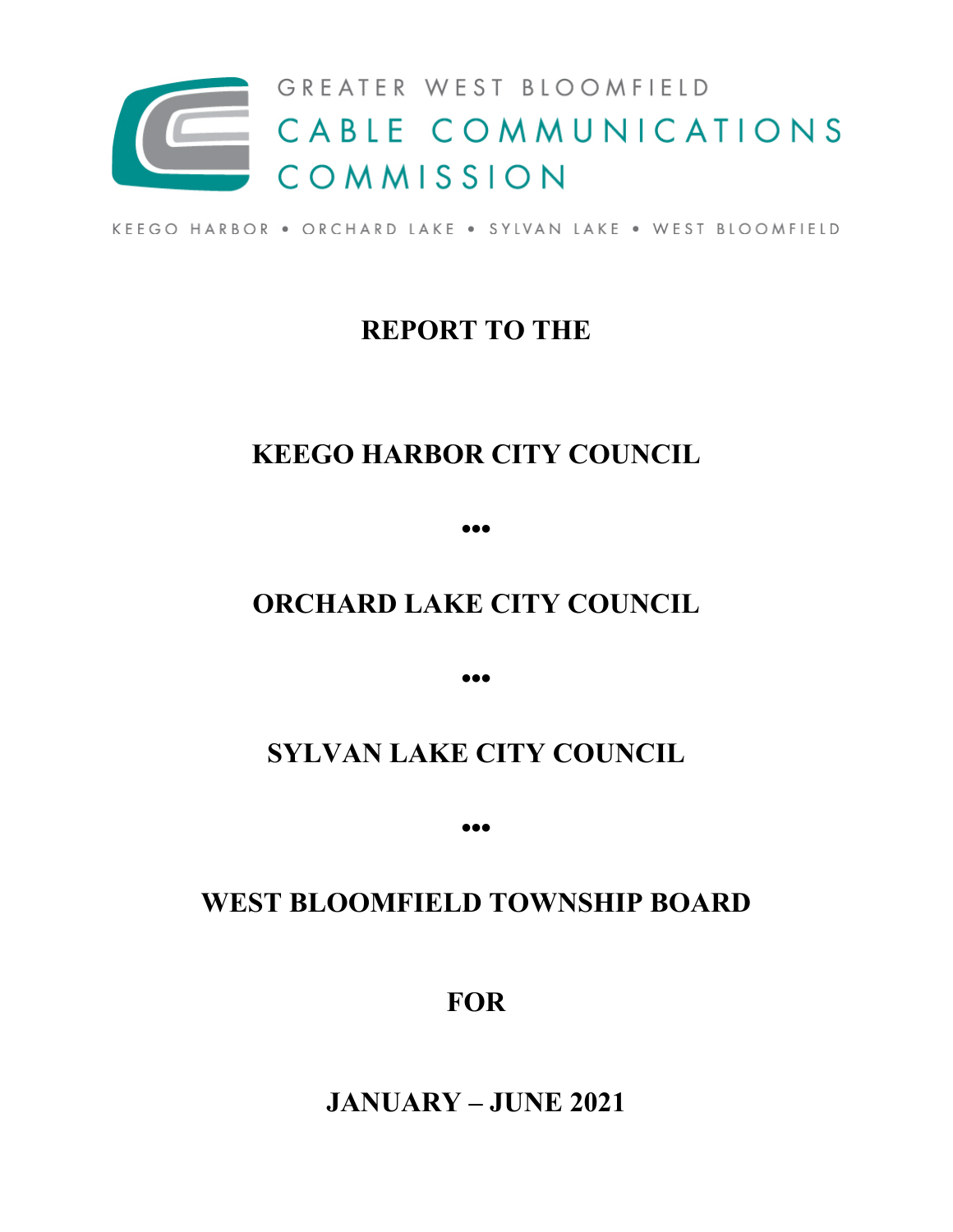In the first half of 2021, the Greater West Bloomfield Cable Communications Commission dealt with a number of business items:

- Civic Center TV programming
- cable industry trends
- Commission assistance to residents
- Sunshine Week
- new studio
- Comcast lift zones
- Chuck Scott recognition
- 2021 Special Projects
- State of the Communities
- public comment
- strategic planning process
- Emergency Broadband Benefit

## CIVIC CENTER TV PROGRAMMING

The Commission received reports of programming produced in the first half of 2021 for cablecast and broadcast on Civic Center TV, Lakes FM, and WBTV.

Oakland County Megacast (130 episodes) The Splash (6 episodes) GWB Chamber of Commerce Installation of Board Officers United We Walk 2021 Virtual Event WBHS National Signing Day - February 3, 2021 (WB Schools) COVID-19 Vaccine Townhall (Henry Ford West Bloomfield Hospital, WB Parks, Chamber of Commerce, WBT Township) Cook with Us: A Celebration of Black History Month (WB Parks) WBHS Football Awards and Championship Banner Raising Ceremony 2021 State of the Communities (Virtual) Perspectives on Traditional Native American Life – Apple Island Pine Lake Cemetery Memorial Day Ceremony PSA: West Bloomfield Township GFL Invoice Clarification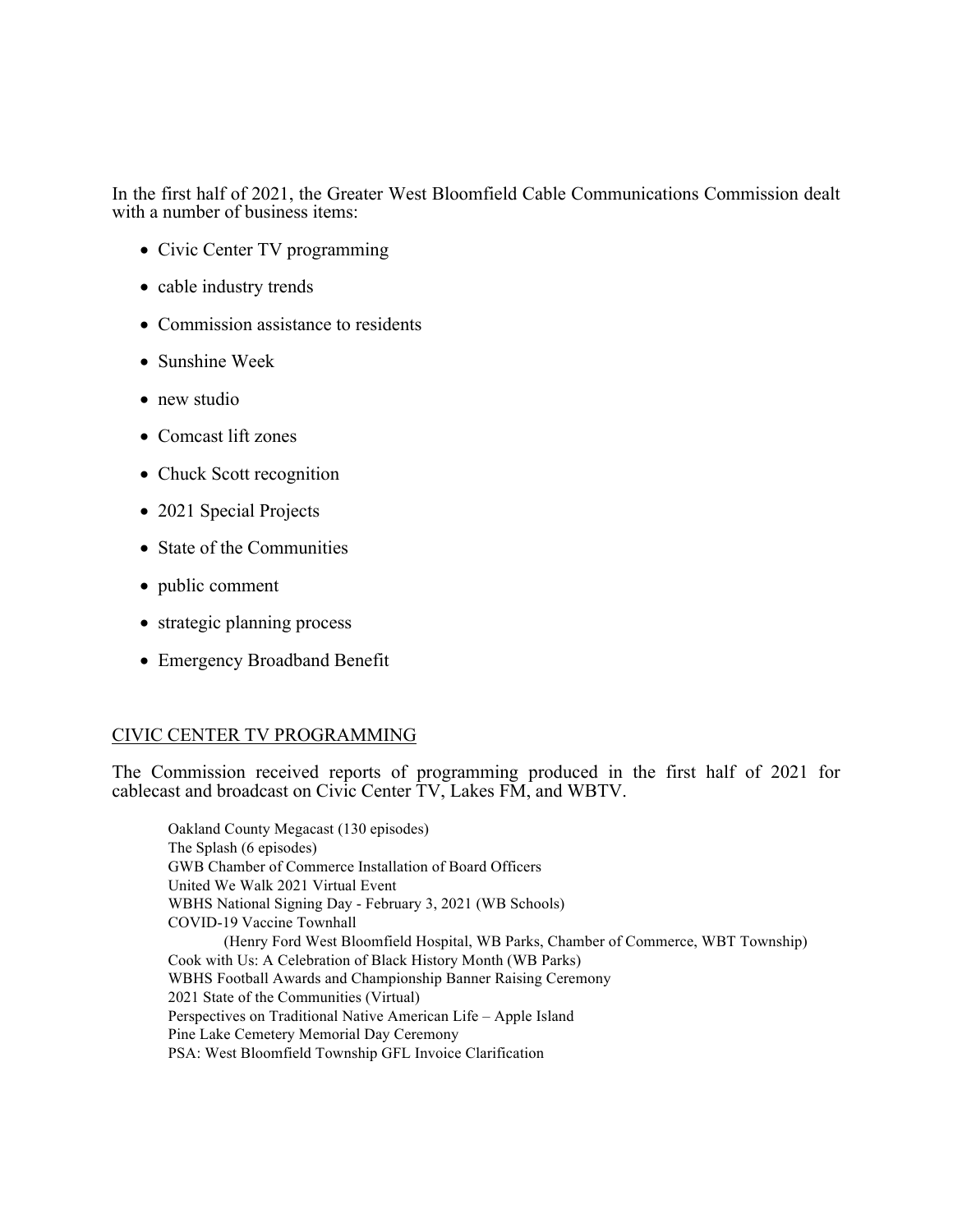## CABLE INDUSTRY TRENDS

At its meetings in the first half of 2021, the Commission received reports regarding changing consumer preferences in the cable television industry and the effect of those changes on the four communities and the Commission's ability to fulfill its mission.

## COMMISSION ASSISTANCE TO RESIDENTS

At its meetings in the first half of 2021, the Commission received reports regarding assistance it provided to Comcast and AT&T subscribers in the four communities in the areas of customer service, billing, equipment, unburied cable, and installation costs.

#### SUNSHINE WEEK 2021

At its January meeting, the Commission adopted a resolution supporting Sunshine Week 2021, a national initiative advocating open and transparent government, and voted to recommend that each of the four communities do the same.

#### NEW LAKES FM STUDIO

At its February meeting, the Commission was introduced to the new Lakes FM studio and Megacast set in the TV studio at Green Media Center

## COMCAST LIFT ZONES

At its February meeting, the Commission noted the establishment of "Lift Zones" by Comcast, community centers equipped with computers and internet service for public use.

#### CHUCK SCOTT RECOGNITION

At its March meeting, the Commission voted to recognize former West Bloomfield resident Chuck Scott for his contributions in establishing Lakes FM in 1974 and assisting in its renovation in 2015.

#### 2021 SPECIAL PROJECTS

At its March meeting, the Commission received a presentation from its programming contractor Motown Digital regarding the need to increase Civic Center TV viewership, relevance, and economic stability in the face of changing technology and funding modalities.